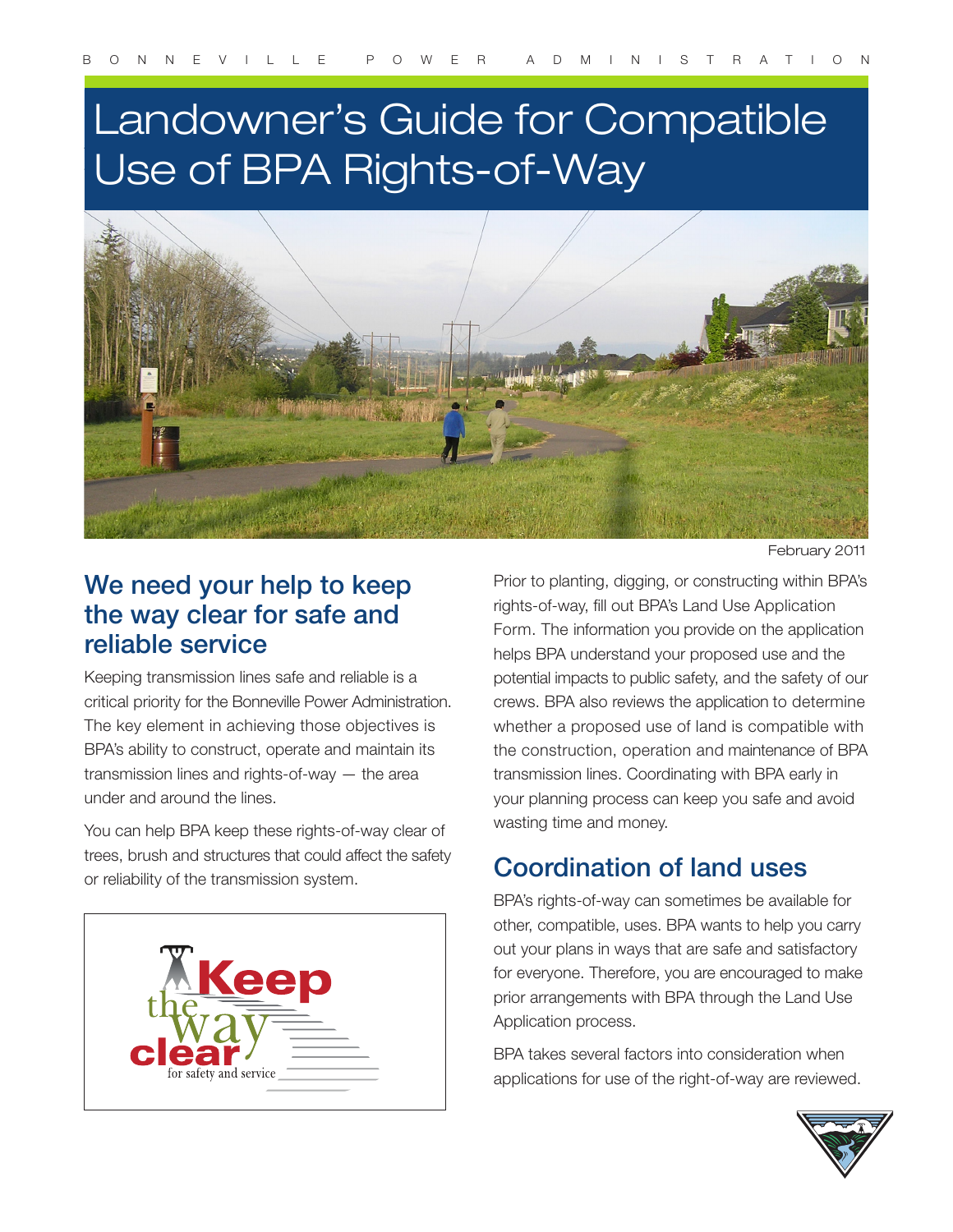Our transmission lines were designed to take topography, physical features, environmental and cultural constraints into consideration. BPA's land rights as they relate to the location of your proposed use are also reviewed. If your project is not compatible with BPA's transmission lines, you may be asked to modify your design. In extreme cases, BPA may be able to modify its transmission facilities; however, you would be required to pay for the modifications.

Please consider the following guidelines when preparing your application:

- Maintain at least 50 feet of clearance from BPA's poles, structures or guy wires, whether it be vegetation, roads, fences, utilities, pipelines, or any other improvements.
- Maintain at least 25 feet of clearance from the top of any vegetation and the lowest point of BPA's wires. Do not attempt to measure this distance yourself! You only need to identify the species of the vegetation you propose to plant in the right-of-way so that BPA can consider the mature height of the vegetation.
- Design roads, underground utilities and piplines to withstand HS-20 loadings (a federal highway standard).

#### Who we are

The Bonneville Power Administration is a federal agency headquartered in Portland, Ore., that markets wholesale electricity and transmission services to the Pacific Northwest's public and private utilities as well as to some large industries.

BPA provides about one-third of the electricity used in the Northwest and operates more than 15,000 circuit miles of transmission lines. To deliver power, BPA operates and maintains a transmission network throughout Oregon, Washington, Idaho and Montana with small portions into Wyoming, Nevada, Utah and California.

- Design roads, utilities and pipelines to cross BPA's rights-of-way, rather than a long, parallel alignment.
- Ensure concurrence of underlying property owner when not BPA.

#### Three important steps

There are three important steps that you can take to keep safe and avoid wasting time and money:

- 1. Call BPA before you plant, dig or build: 1-800-836-6619.
- 2. Fill out BPA's Land Use Application: *www. transmission.bpa.gov/LanCom/Real\_Property.cfm.*
- 3. Obtain a written Land Use Agreement from BPA before proceeding with your project.

#### Location surveys

You are encouraged to have a licensed surveyor determine the location of the BPA rights-of-way before beginning any construction activities. Unfortunately, many people inadvertently build structures on BPA rights-of-way because they believe they know the boundaries of their property, and believe measuring off the conductor or centerline of the towers is sufficient to fix the location of the rights-of-way. Without survey instruments, knowledge of survey law and an understanding of BPA's rights-of-ways, it is impossible to accurately locate property boundaries. By having your surveyor coordinate with the BPA Survey Section, we can prevent many of the encroachment problems that BPA experiences (call 1-800-836-6619 and ask to be connected to BPA's Survey Section).

#### Danger trees

BPA must identify and arrange to cut trees that, although outside the rights-of-way, may threaten the transmission line because they could fall into the conductor (wires) or structures. Trees that are unstable, diseased, dead or leaning toward the transmission facilities don't need to touch power lines to be dangerous. Electricity can "arc" or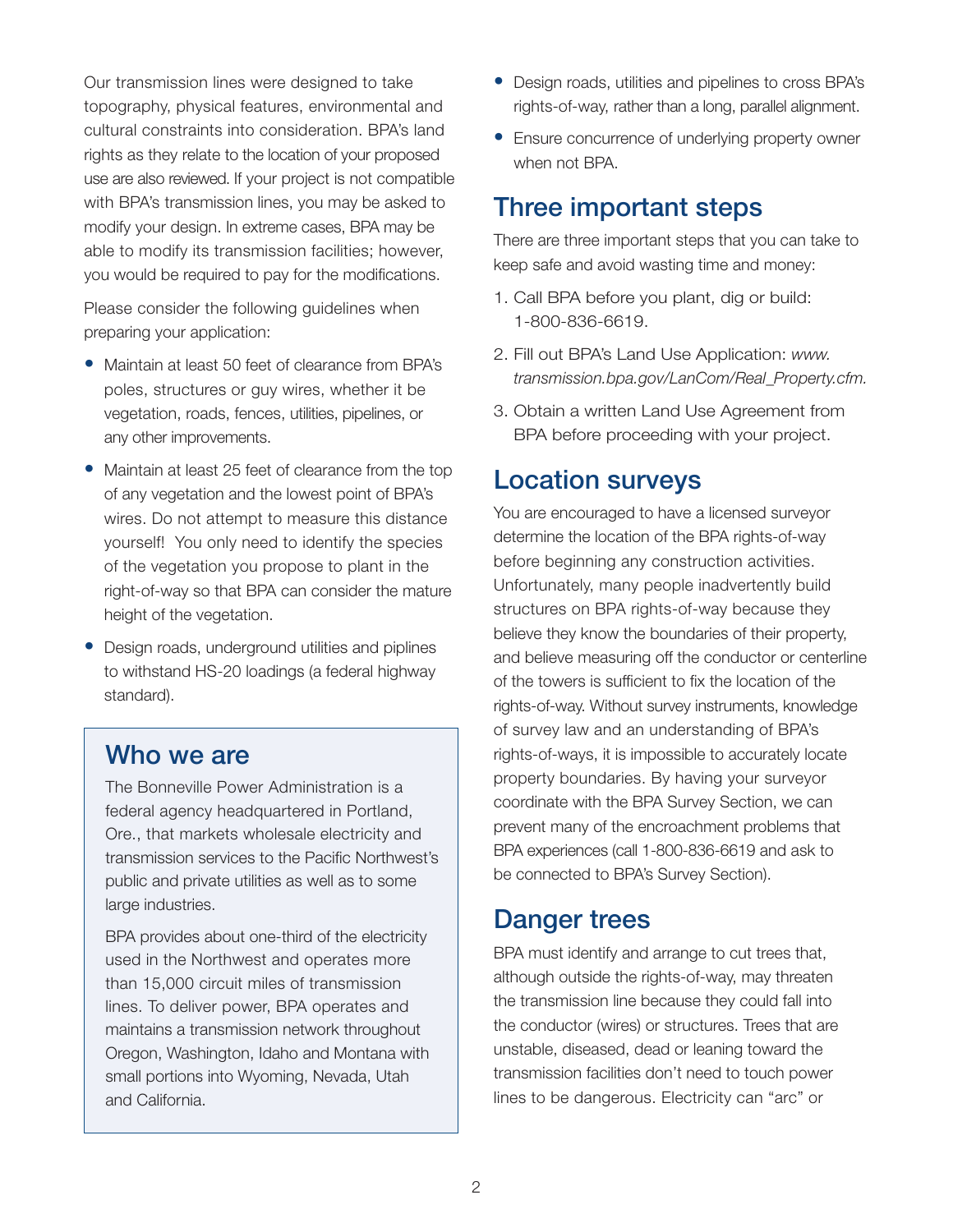#### Never cut or trim a tree near a power line. Call BPA!

"flashover" from wires, through the air, to trees or equipment, where it can cause fires, injuries or even fatalities to anyone near the tree or equipment. BPA will arrange to remove these trees.

#### Available uses of BPA-owned land

Although BPA acquired most of its transmission line rights-of-way as easements, some of BPA's transmission lines are constructed on property BPA owns in fee. BPA also has fee ownership of most of its substation sites as well as other properties BPA acquired to meet its responsibilities. There are three possible options if you wish to use land that BPA owns in fee. You will need to fill out BPA's

Land Use Application so that we can determine whether your proposed use interferes with BPA's use. Easements may be granted for permanent uses such as private road crossings or utilities. Leases may be granted primarily for agricultural purposes on occupied or vacant BPA property. Nontransferrable Land Use Agreements may also be granted for use of BPA's fee owned property. Current market value of the land is the basis for the consideration for these transactions.

#### Information resources

For more information, including regional realty specialist contacts, or access to BPA's electronic Land Use Application form visit BPA's Web site at: *www.transmission.bpa.gov/LanCom/Real\_ Property.cfm.*

Should you have any questions or would like assistance in completing the application, please call 1-800-836-6619. A BPA realty representative will return your call within two business days.

### DOs and DON'Ts

BPA does not permit any use of rights-of-way that are unsafe or might interfere with constructing, operating or maintaining our facilities. These restrictions are part of the legal rights BPA acquires for its rights-of-way. Even when no transmission line has been constructed on the rights-of-way, BPA's rights are maintained for future use. You can avoid or minimize incurring redesign or removal costs and benefit from developing reasonable construction schedules by being aware of the prohibited uses and by applying early in your planning process to BPA for concurrence.

DO call BPA before planting, digging or constructing.

DO check your property and review your property records for transmission rights-of-way encumbrances.

**DO** take the time to plan projects that conform to proper use of the rights-of-way which includes submitting a BPA Land Use Application form for approval.

DO comply with the terms and conditions of the Land Use Agreement provided by BPA for your safety.

DO consult with BPA when planning subdivisions. Backyards and BPA rights-of-way may not be compatible.

DO report criminal or suspicious activities to local authorities and to BPA's federal Crime Witness Hotline at 1-800-437-2744.

DON'T cut or trim a tree near a power line. Call BPA!

DON'T plant, dig or construct in BPA's rights-ofway without first contacting BPA and submitting a BPA Land Use Application for approval.

DON'T store equipment, materials, waste, flammable material or anything that would cause a fire hazard or other safety issue or impede access by line crews to towers and lines.

DON'T assume the location of BPA's fee-owned or rights-of-way boundaries without first contacting a licensed surveyor and having them coordinate with BPA's surveyors by calling 1-800 836-6619.